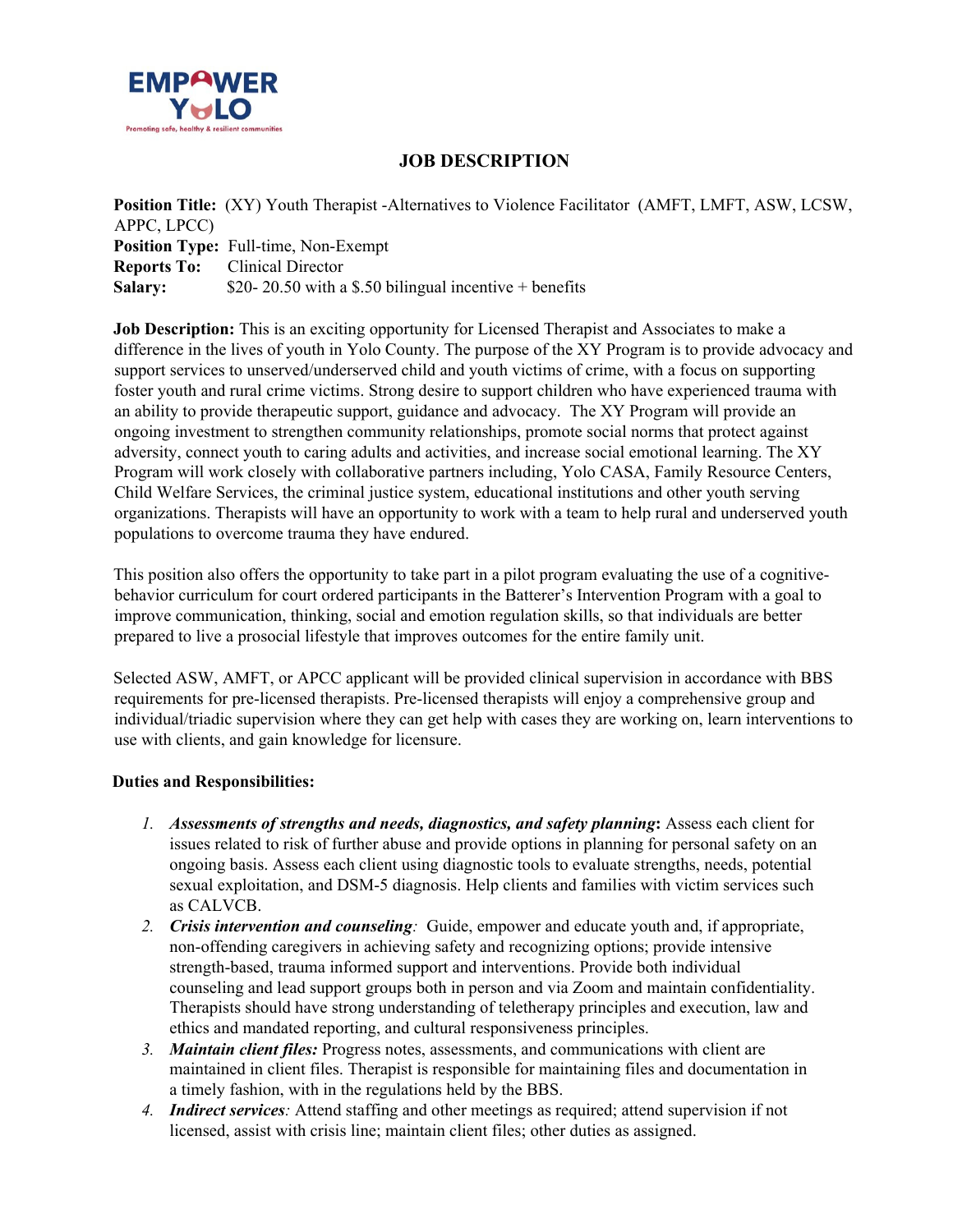*5. Alternatives to Violence:* Facilitate batterer's intervention groups for court ordered participants with attention to the fidelity of the provided curriculum via Zoom or in person. Maintain accurate and current data records and files. Complete weekly attendance and other required documentation for reporting. Meet professional obligations with project partners.

#### **Knowledge, Skills, & Abilities:**

- 1. Ability to work well with others
- 2. Good listening skills; empathetic non-judgmental attitude
- 3. Ability to work well on one's own and/or within a team environment
- 4. Extensive knowledge of domestic violence, sexual assault, child abuse, and human trafficking
- 5. Knowledge of trauma informed practices and interventions
- 6. Knowledge of law and ethics as well as mandated reporting requirements
- 7. Basic knowledge of computer programs (word, excel, publisher, outlook, etc.)
- 8. Strong writing skills including client case illustration and documentation
- 9. Must be comfortable and confident working and interacting with law enforcement.
- 10. High degree of sensitivity to, and respect for, diversity and cultural issues involved in working with clients of varying ethnicities and income.

### **Education, Experience, & Requirements:**

- 1. Master's degree from an accredited institution in social work or counseling required
- 2. Registration/ License in good standing with the BBS
- 3. Peer Counselor Certification or within 6 months of hire
- 4. Trained in EMDR and/or Brain spotting a plus
- 5. Bilingual Spanish-speaking a plus

# **AGENCY DESCRIPTION**

### **Mission Statement:**

*Empower Yolo's mission is to promote safe, healthy, and resilient communities.*

### **Empower Yolo's purpose is to provide:**

**(a)** Twenty-four hour crisis intervention, emergency shelter, confidential counseling, training, legal assistance, and other services for individuals and families affected by domestic violence, sexual assault, stalking, human trafficking, and child abuse;

**(b)** Resource centers for community services to improve the health, social, educational and economic outcomes of Yolo County residents; and

**(c)** Community outreach and educational programs about available resources to promote health, stability, and self-sufficiency for individuals and families.

 All services are to be provided in a manner that appreciates, enhances, and utilizes the strengths of Empower Yolo's clients and honors their cultural practices and traditions.

### **Application Process**

Please submit a cover letter, current resume and three references to: Amy@empoweryolo.org

### **Application deadline: Open until filled.**